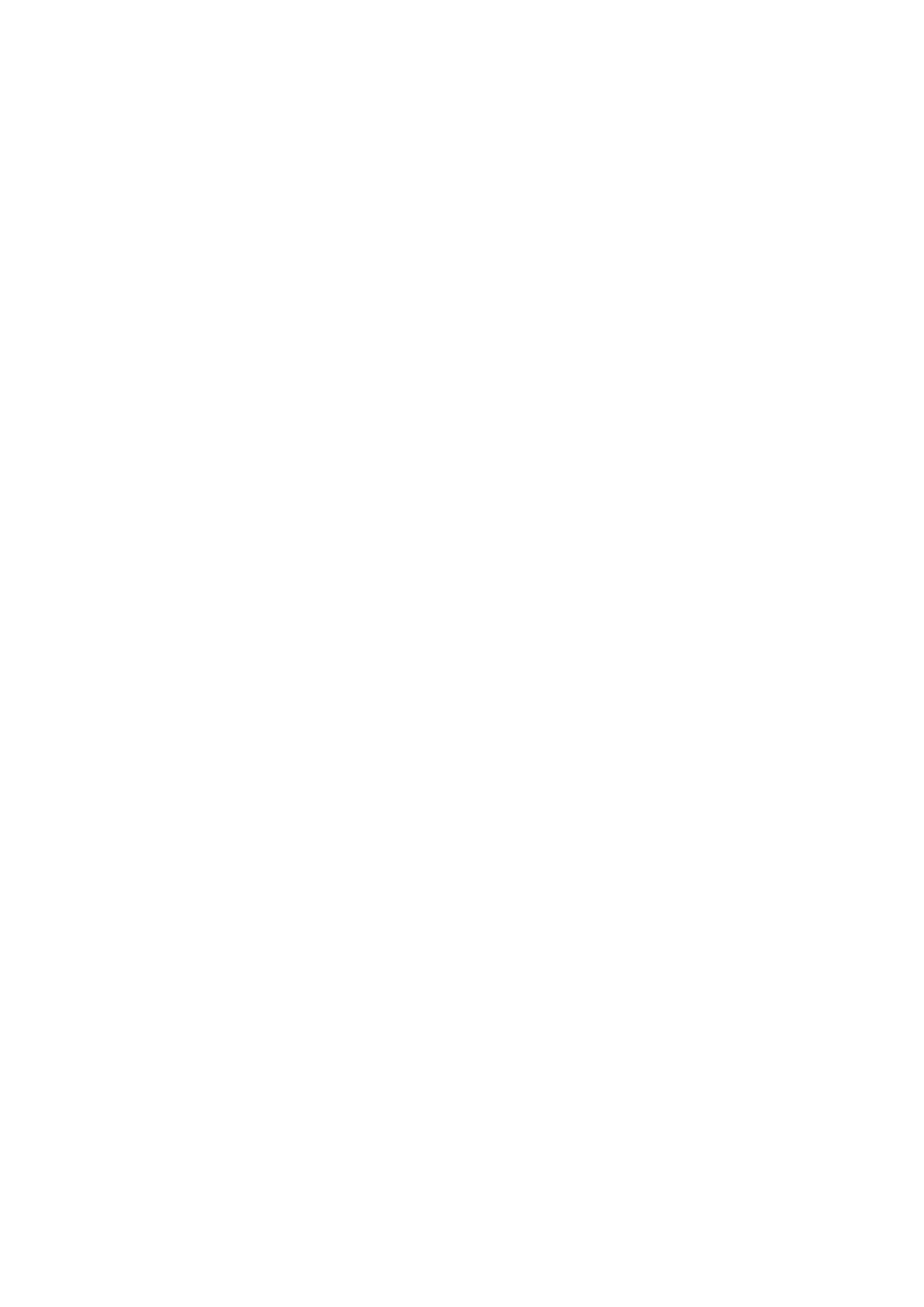

# Nineteenth Report of the Independent Monitoring Commission

Presented to the Houses of Parliament by the Secretary of State for Northern Ireland in accordance with the Northern Ireland (Monitoring Commission etc.) Act 2003 by Command of Her Majesty

September 2008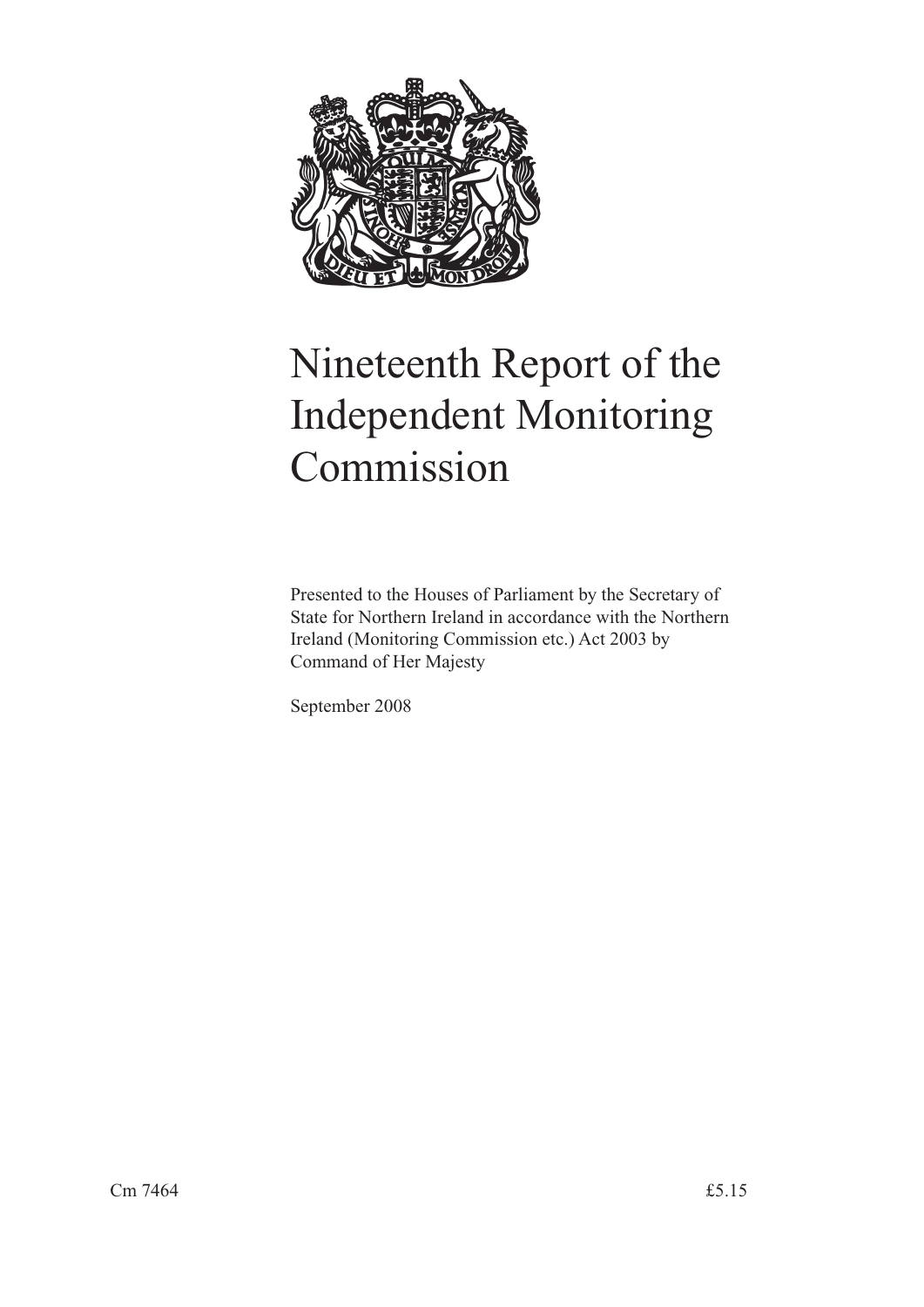### © **Crown Copyright 2008**

The text in this document (excluding the Royal Arms and other departmental or agency logos) may be reproduced free of charge in any format or medium providing it is reproduced accurately and not used in a misleading context.The material must be acknowledged as Crown copyright and the title of the document specified.

Where we have identified any third party copyright material you will need to obtain permission from the copyright holders concerned.

For any other use of this material please write to Office of Public Sector Information, Information Policy Team, Kew, Richmond, Surrey TW9 4DU or e-mail: licensing@opsi.gov.uk

ISBN: *9780101746427*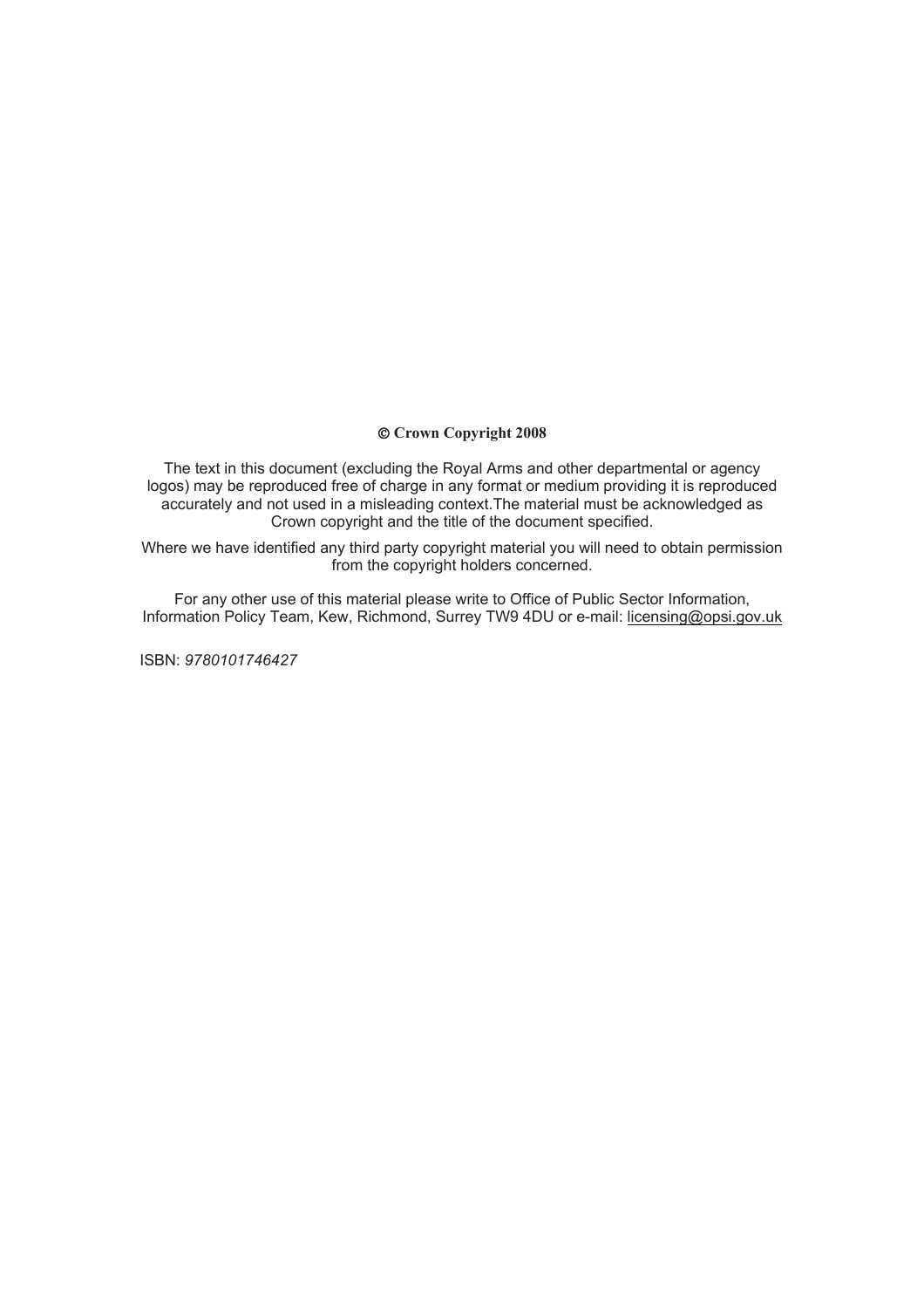# **CONTENTS**

- 1. Introduction
- 2. The Leadership and Transformation of PIRA

## **ANNEXES**

- I Articles 4 and 7 of the International Agreement
- II The full text of the two Governments' letter
- III The IMC's Guiding Principles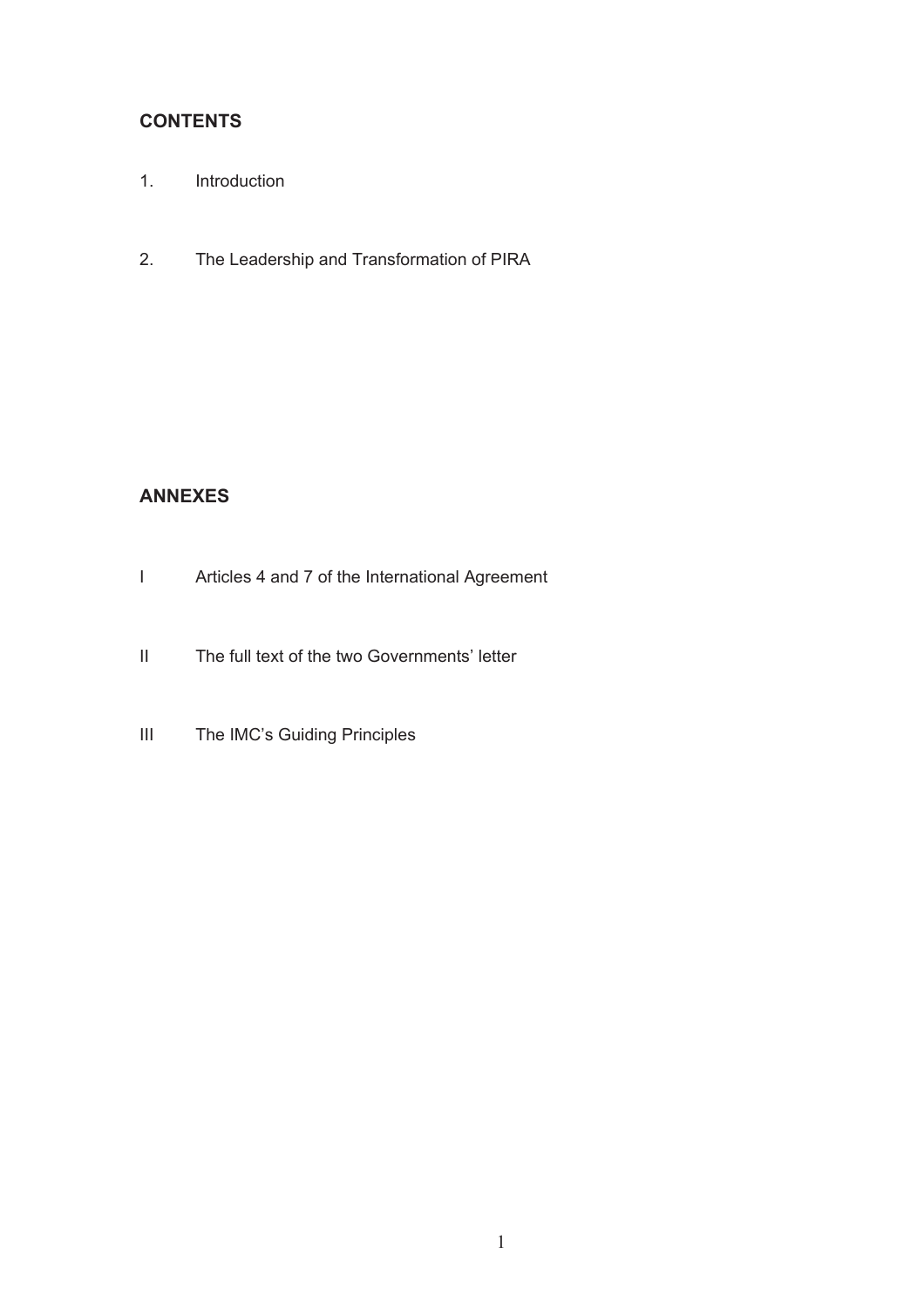## **1. INTRODUCTION**

- 1.1 We present this report under Articles 4 and 7 of the International Agreement establishing the Independent Monitoring Commission<sup>1</sup>.
- 1.2 On 8 July 2008 the British and Irish Governments exercised their powers under Article 4(c) and asked us to produce an ad hoc report. They referred to what we had said on the leadership of PIRA in our previous report in May 2008, asked for our further views on this issue, and sought a fuller assessment of the completion of the transformation of PIRA<sup>2</sup>. This report is in response to that request<sup>3</sup>.
- 1.3 This is the first occasion on which the two Governments have asked us to present an ad hoc report although we have presented two on our own initiative $4$ . The report is confined to responding to the request and therefore differs from our usual ones under Articles 4 and 7 which deal with continuing paramilitary activity on the part of all paramilitary groups. We expect to deliver our next full report in October 2008.
- 1.4 Although this report is therefore different in purpose and form, the factors which have guided us throughout our work remain just as important to us. They are:
	- The objective of the Commission, set out in Article 3 of the International Agreement:

**The objective of the Commission is to carry out [its functions] with a view to promoting the transition to a peaceful society and stable and inclusive devolved Government in Northern Ireland.** 

 $\overline{a}$  $1$  The text of Articles 4 and 7 is in Annex I.

 $2$  IMC Eighteenth Report, May 2008, paragraph 6.5.

 $3$  We expand on the request from the two Governments in paragraph 2.1 below and give the full text of the Governments' letter in Annex II.

 $4$  The two Governments did however ask us to advance the date of presentation of our First Report, which we did, presenting it in April 2004. The two ad hoc reports presented on our own initiative were: IMC Fourth Report, February 2005, which dealt with the robbery at the Northern Bank, Belfast in December 2004, and IMC Sixth Report, September 2005, which dealt with the feud between the UVF and LVF.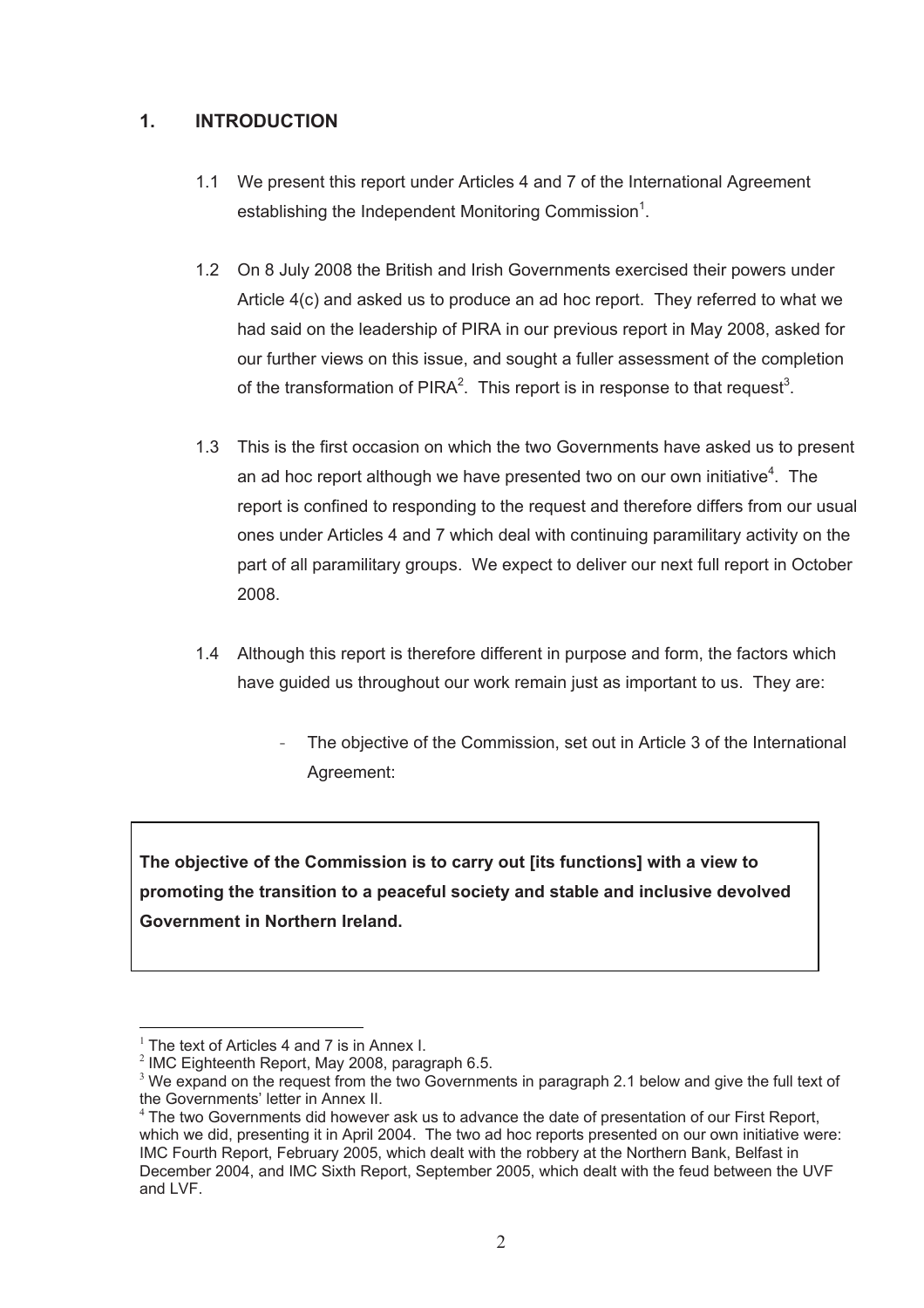- The principles about the rule of law and democratic government which we published in March 2004 and which we set out in Annex III.
- 1.5 We wish to reiterate two points about the nature of our work, which also apply as much to this report as to our fuller ones:
	- We believe that we are fair and thorough in the methods we employ; we take a great deal of care in all our assessments; and we always seek to learn from those who have comments on what we have said. We continue to welcome candid comment;
	- The views we express here are ours alone. We are an independent Commission and expect to be judged by what we say. We do not make statements of official policy. It is up to the two Governments and, as appropriate, the Northern Ireland Executive and Assembly, to respond to what we say.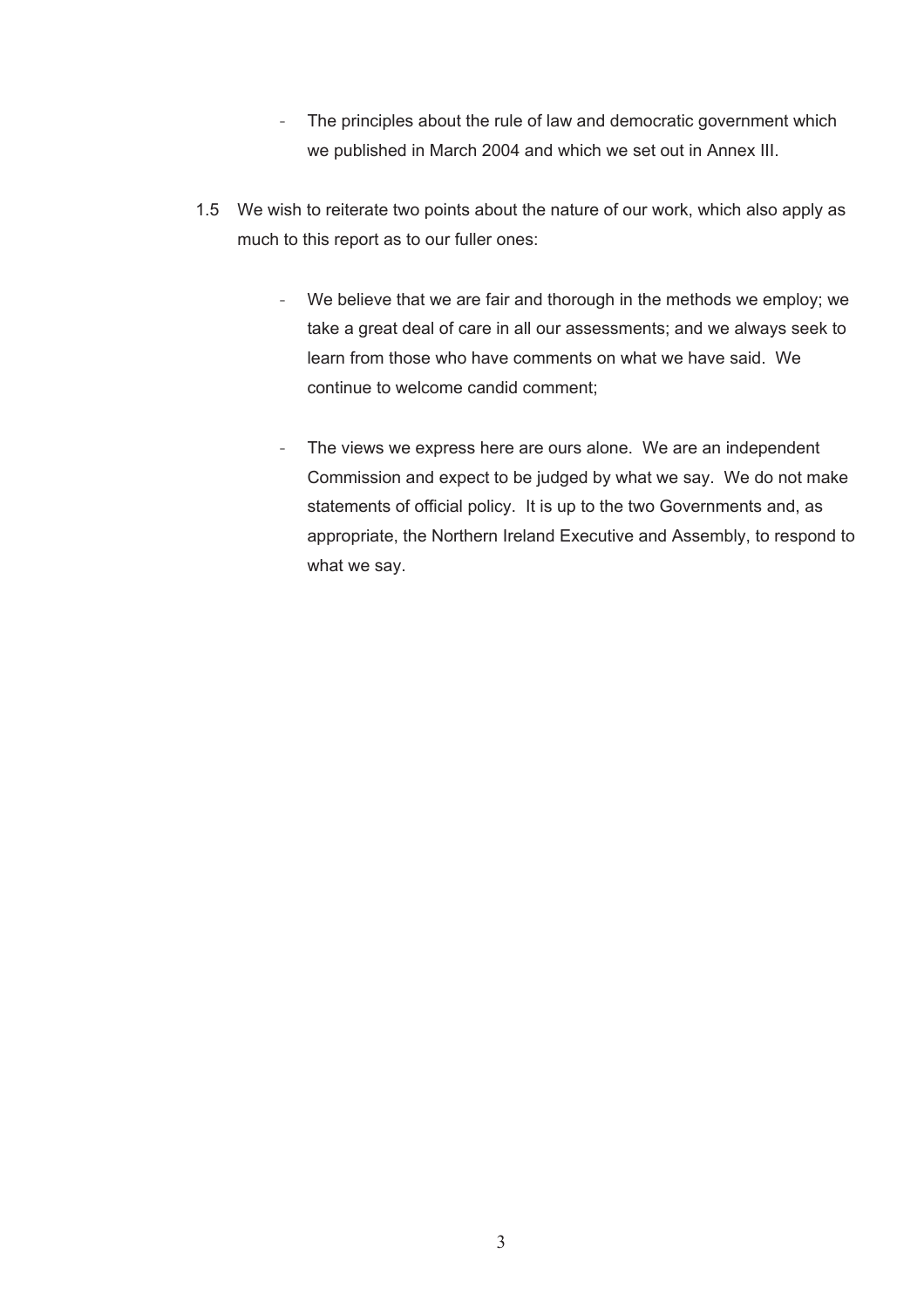## **2. THE LEADERSHIP AND TRANSFORMATION OF PIRA**

2.1 In making their request the British and Irish Governments referred to paragraph 6.5 of our Eighteenth Report which said:

> "So far as the paramilitary groups are concerned, they must obviously demonstrate that they have finally disposed of all their terrorist capabilities and weapons. We have previously recognised that to undertake and manage this change they must retain command and planning structures; no organisation can transform itself without personal and institutional leadership. But they do need to go further. Relinquishing the leadership structures appropriate to a time of armed conflict is the signal that they have emerged at the other end of the process. In so far as PIRA is concerned, we assess that in practice this transformation is all but complete."

 The two Governments said they had noted the significance of these remarks and that they would welcome our "further views on this issue and a fuller assessment of the completion of the transformation of PIRA." They sought an ad hoc report no later than 1 September 2008. The full text of the letter from the two Governments is in Annex II.

### *General Issues*

2.2 The remarks in our previous report were focused on leadership. We want to draw attention to the phrase we used, which in our view is key to understanding the transition of a paramilitary group to an entirely peaceful position: "relinquishing the leadership structures appropriate to a time of armed conflict". By referring to the relinquishing of such structures we recognised that the process of change might not and need not necessarily involve their being formally or publicly abandoned. What matters is that the armed conflict is completely over and the leadership structures have definitely ceased to function in the way they did during the time of conflict, by whatever means that end might be attained.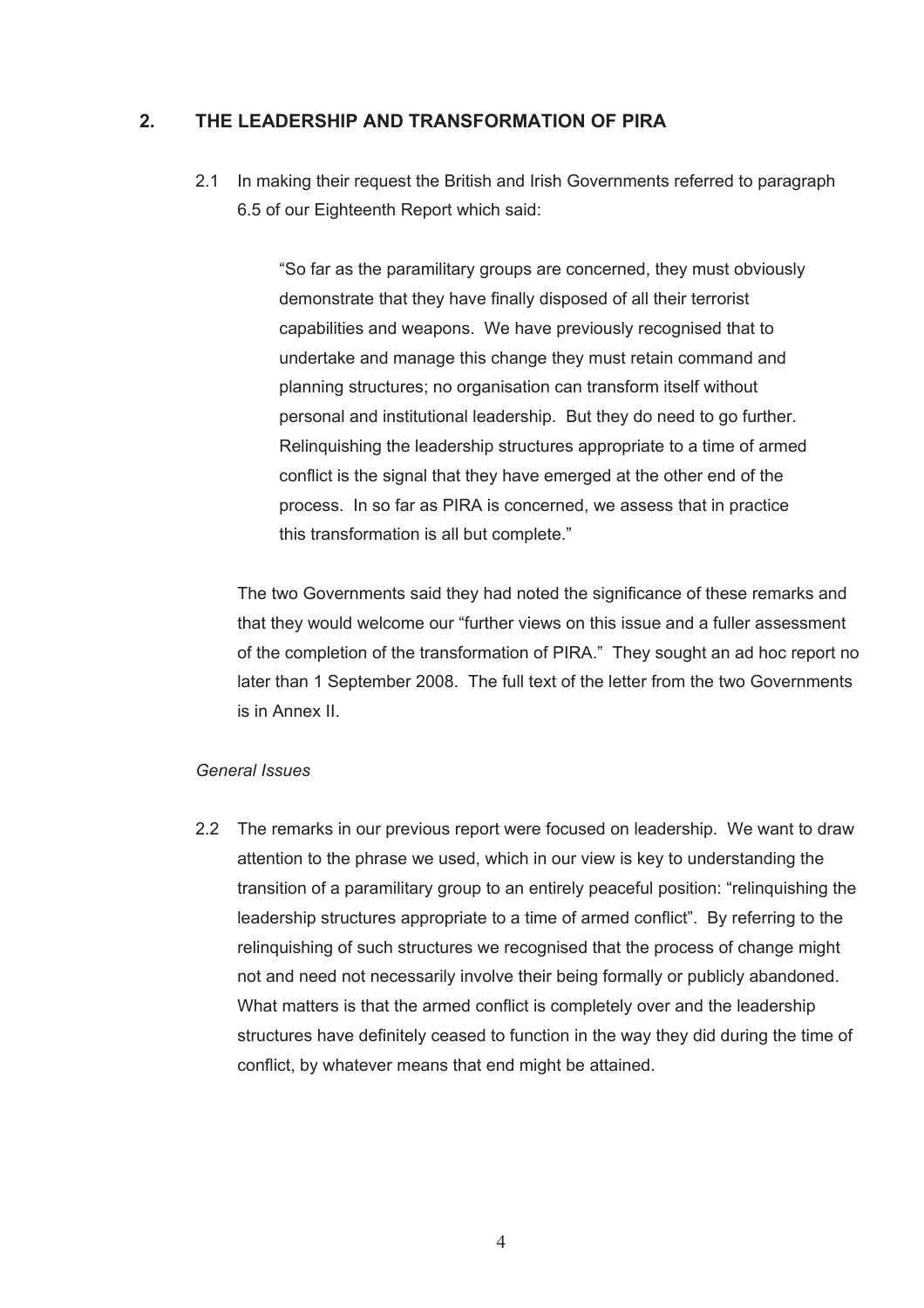## *Changes So Far*

- 2.3 In July 2005 PIRA formally announced the end of its armed campaign and instructed its volunteers to cease all activities and to commit to exclusively peaceful means to pursue its objectives. In September 2005 it decommissioned its weapons.
- 2.4 In our Twelfth Report in October 2006 we compared the position of all the paramilitary groups then and three years before in late 2003<sup>5</sup>. We referred to the leadership of PIRA as having changed profoundly and adopted a clear strategy to follow a political path $^6$ . We said that no other paramilitary organisation had undergone this transformation<sup>7</sup>.
- 2.5 In the almost two years since then we have noted further changes. Events which we considered significant included the decision of the Sinn Féin Ard Fheis on 28 January 2007 to support policing and the criminal justice system $8$ ; the commitment in PIRA's 2007 Easter statement to following purely peaceful and democratic means<sup>9</sup>; Sinn Féin's entry into the Northern Ireland Executive in May 2007<sup>10</sup>; and the number of people making the transition from PIRA to Sinn Féin and thereby to engagement in democratic politics<sup>11</sup>. These are major elements in the much wider process of change which we described in our reports over this period and which led us to the judgement in the paragraph cited by the two Governments in their letter requesting this report.

## *The Present Position*

2.6 We think that we can most usefully respond to the request from the two Governments first by posing and answering a series of questions and then by drawing our conclusions. The comments in this report should be seen in the context of those in all our previous reports on paramilitary activity.

 $\overline{a}$ 

<sup>&</sup>lt;sup>5</sup> IMC Twelfth Report, October 2006, Section 5.

<sup>6</sup> IMC Twelfth Report, October 2006, paragraph 5.17.

 $7$  IMC Twelfth Report, October 2006, paragraph 5.18.

<sup>8</sup> IMC Thirteenth Report, January 2007, paragraphs 2.18 and 2.19.

<sup>9</sup> IMC Fifteenth Report, April 2007, paragraph 2.17.

<sup>&</sup>lt;sup>10</sup> IMC Seventeenth Report, November 2007, paragraph 2.2.<br><sup>11</sup> IMC Eighteenth Report, May 2008, paragraph 2.19.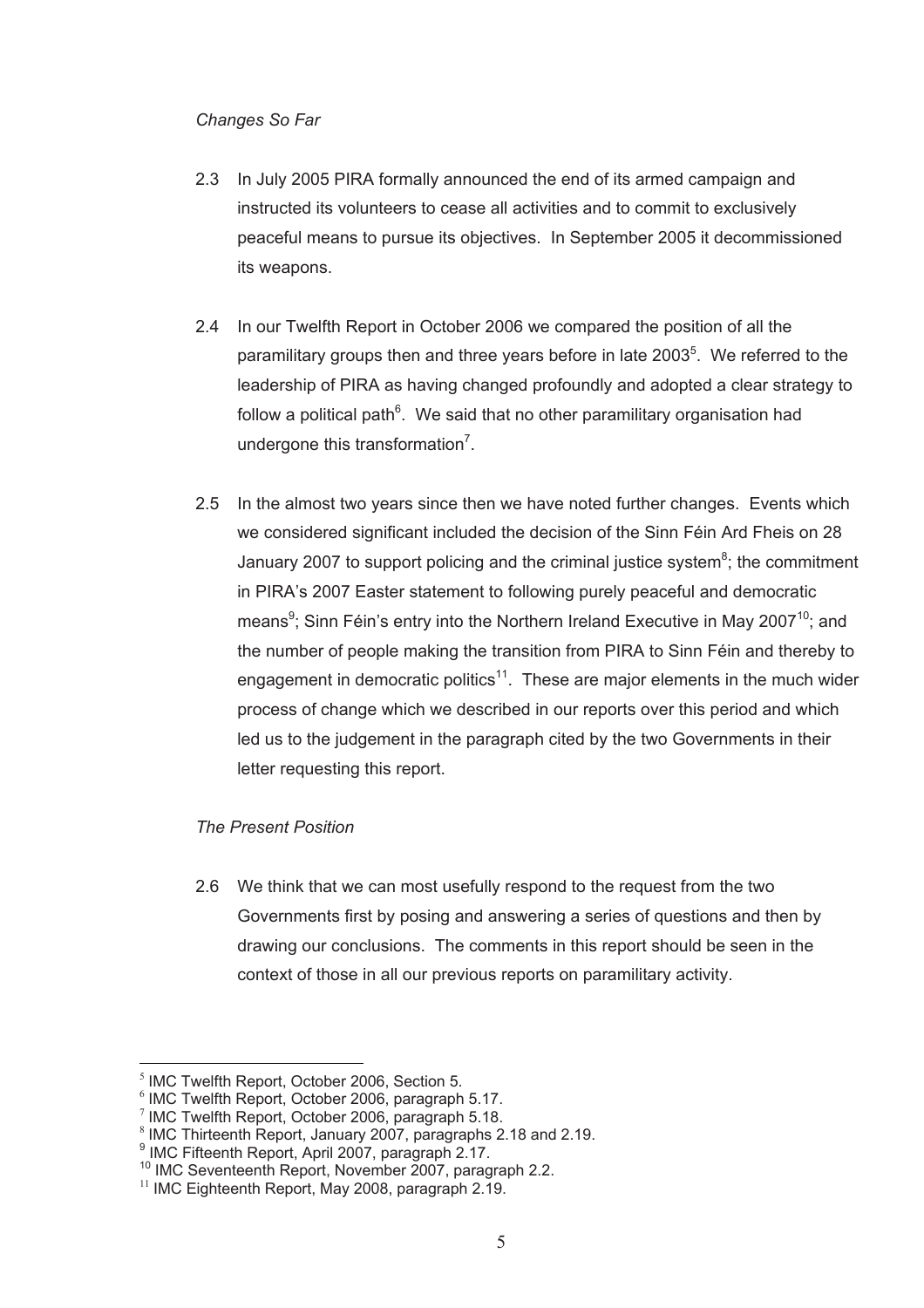- 2.7 Is PIRA committed to following an exclusively political path? We are convinced that it is. The leadership has consistently taken a stand on this, not only through public statements but also with the members of the organisation, which is arguably more persuasive as evidence of real intent and delivery. The strategy is firm and clear. Consistent with this strategy, significant numbers of PIRA members, including senior ones, have, at the behest of the leadership, moved to political roles in Sinn Féin. Others have moved to community work or have dropped out of activism entirely. The membership has backed the strategy and we can see no grounds on which it would or could be reversed.
- 2.8 Has PIRA abandoned its terrorist structures, preparations and capability? We believe that it has. The so-called "military" departments have ceased to function and have been disbanded. It has been put to us that these structural changes have had a profound and debilitating effect on the organisational capacity of PIRA. We share that view and consider that the organisation's former terrorist capability has been lost. PIRA is not recruiting or training members and the membership continues to decline, and there is some issue as to what membership means in the absence of activity. In so far as gathering information or intelligence may continue in any limited way – not in itself improper if it does not involve illegal methods or intent - we believe that it is mainly for the purpose of ascertaining the nature of any threat from dissident republicans.
- 2.9 Is PIRA involved in other illegal activity? We do not think that it is. Members have been instructed not to engage in violence and we do not think there have been any recent acts of PIRA violence or intimidation, either internally as a means of imposing discipline or towards people outside the organisation.<sup>12</sup> We are satisfied that it is not involved in exiling or in any form of sectarian activity and it has made clear to members that such activities are not acceptable. We are satisfied that PIRA as an organisation is not involved in crime and has instructed its members not to be involved in criminal activity. Some individual members remain criminally active but the organisation does not support those involved. As we have said in successive earlier reports, we are unable to say what has happened to funds which PIRA previously illegally gained. There is no evidence that any funds are being used for paramilitary purposes. However, we are aware

 $\overline{a}$  $12$  We draw attention to the conclusion we expressed in our Eighteenth Report on the killing of Paul Quinn in County Monaghan in October 2007. We said that the killing was contrary to the strategy, instructions and interests of PIRA, and we did not attribute it to the organisation. IMC Eighteenth Report, May 2008, Section 4.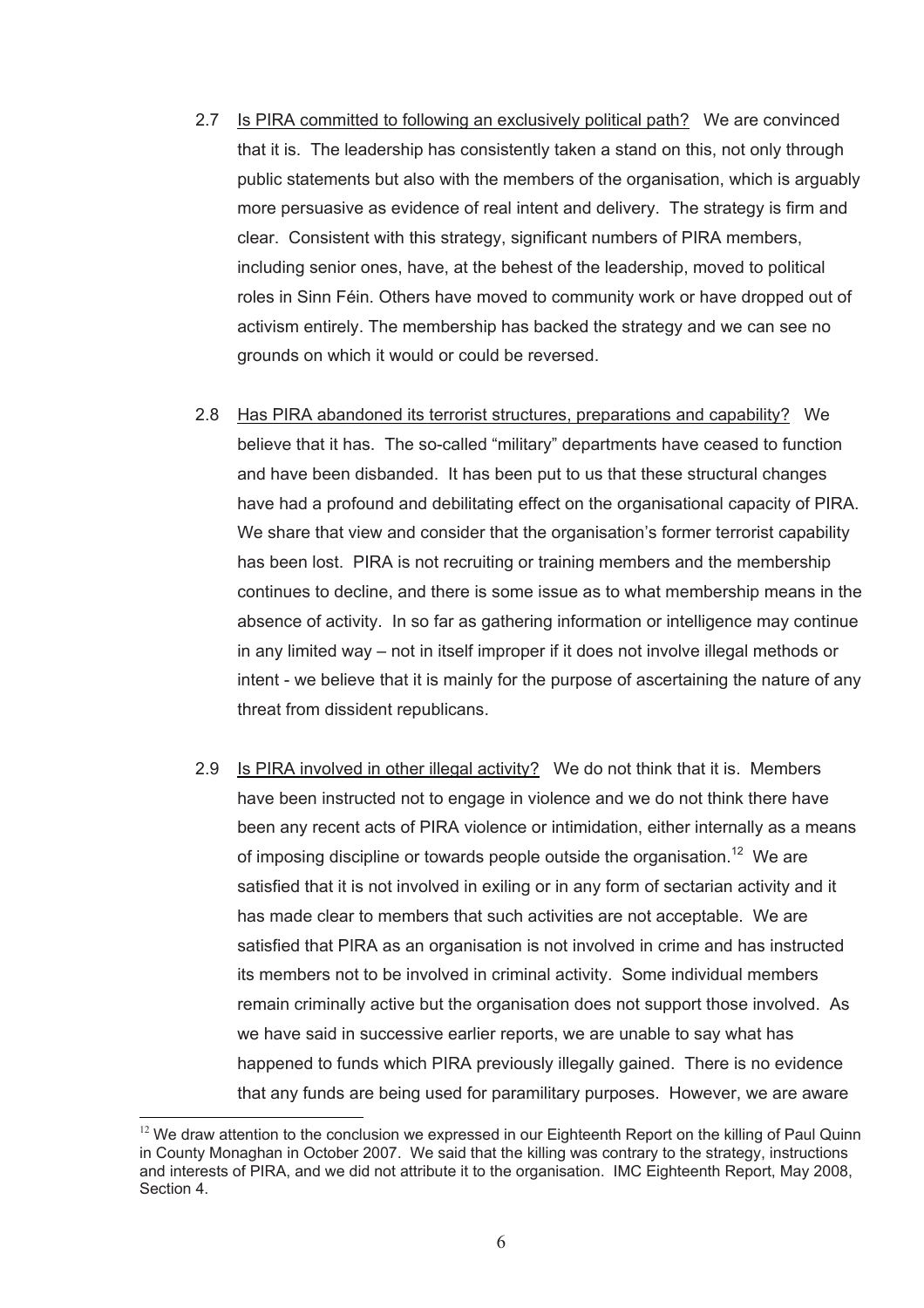that law enforcement agencies North and South are continuing vigorously to pursue any illegal assets held by individuals.

2.10 Is PIRA committed to supporting policing and the criminal justice system? We believe that the decision of the Sinn Féin Ard Fheis in January 2007 to support policing and the criminal justice system has been followed through, including by participating in oversight and consultative bodies and by recommending that people should take evidence of crime to the police. The Ard Fheis decision followed a long internal debate in which PIRA and Sinn Féin leaders took an active part in support of the change of policy. Although some individual rank and file members have undoubtedly found this policy difficult to accept it is not at risk and there is growing evidence of public backing for the police in areas in which PIRA traditionally found support.

## *Conclusions*

- 2.11 There are three key issues so far as we are concerned. The first is the nature of the course that PIRA is on, whether it will stay on that course, and whether the organisation does now or will in future present any threat to peace or to the democratic process. We firmly believe that PIRA is set on and will remain on the political path. We do not believe that it presents a threat to peace or to democratic politics.
- 2.12 The second issue is the nature of PIRA as an organisation. We believe that for some time now it has given up what it used to do and that by design it is being allowed to wither away. There have not been and we do not foresee that there will be formal announcements about the disbandment of all or parts of the structure.
- 2.13 The third issue is whether PIRA might re-emerge as a terrorist organisation. While in theory any organisation can be resurrected however long it has been dormant or non-existent, our answer in respect of the PIRA which existed when we first reported four and a half years ago is firmly in the negative. In our view the way in which the leadership has adopted an entirely different course, disbanded terroristrelated structures and capacity and engaged in different activities, and members have moved on to other things, means that the PIRA of the recent and violent past is well beyond recall. If another paramilitary organisation were to seek to emerge in future it would have to start afresh with new leaders and a new generation of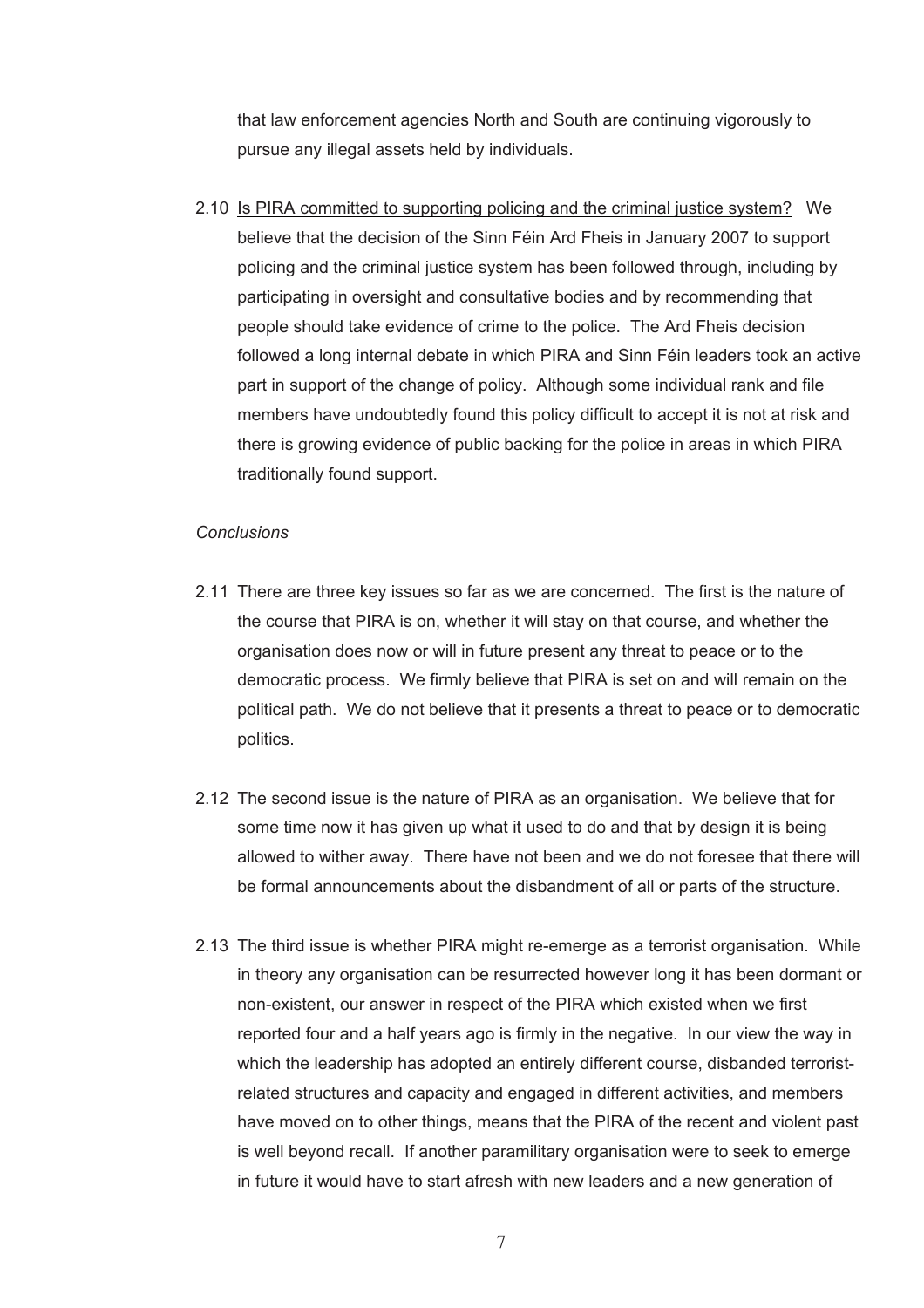active members. Even if those people adopted the nomenclature and doctrine of the past, the organisation would to all intents and purposes be a new one. There is absolutely no sign of anything like that. Indeed it is clear that the Provisional movement is now fully committed to the political path and will seek to maintain sufficient coherence to ensure that its mantle does not pass to others bent on violence.

2.14 We are aware of the questions posed about the public disbandment of PIRA's leadership structures. We believe that PIRA has chosen another method of bringing what it describes as its armed struggle to a final close. Under PIRA's own rules the Army Council was the body that directed its military campaign. Now that that campaign is well and truly over, the Army Council by deliberate choice is no longer operational or functional. This situation has been brought about by a conscious decision to let it fall into disuse rather than through any other mechanism. We now have a context where there are no longer the emotional drivers which caused the IRA to be resurrected in 1969 and the leadership which created and moulded the modern-day PIRA has turned its interest and attention exclusively to politics as the means of furthering its objectives. The mechanism which they have chosen to bring the armed conflict to a complete end has been the standing down of the structures which engaged in the armed campaign and the conscious decision to allow the Army Council to fall into disuse. By taking these steps PIRA has completely relinquished the leadership and other structures appropriate to a time of armed conflict.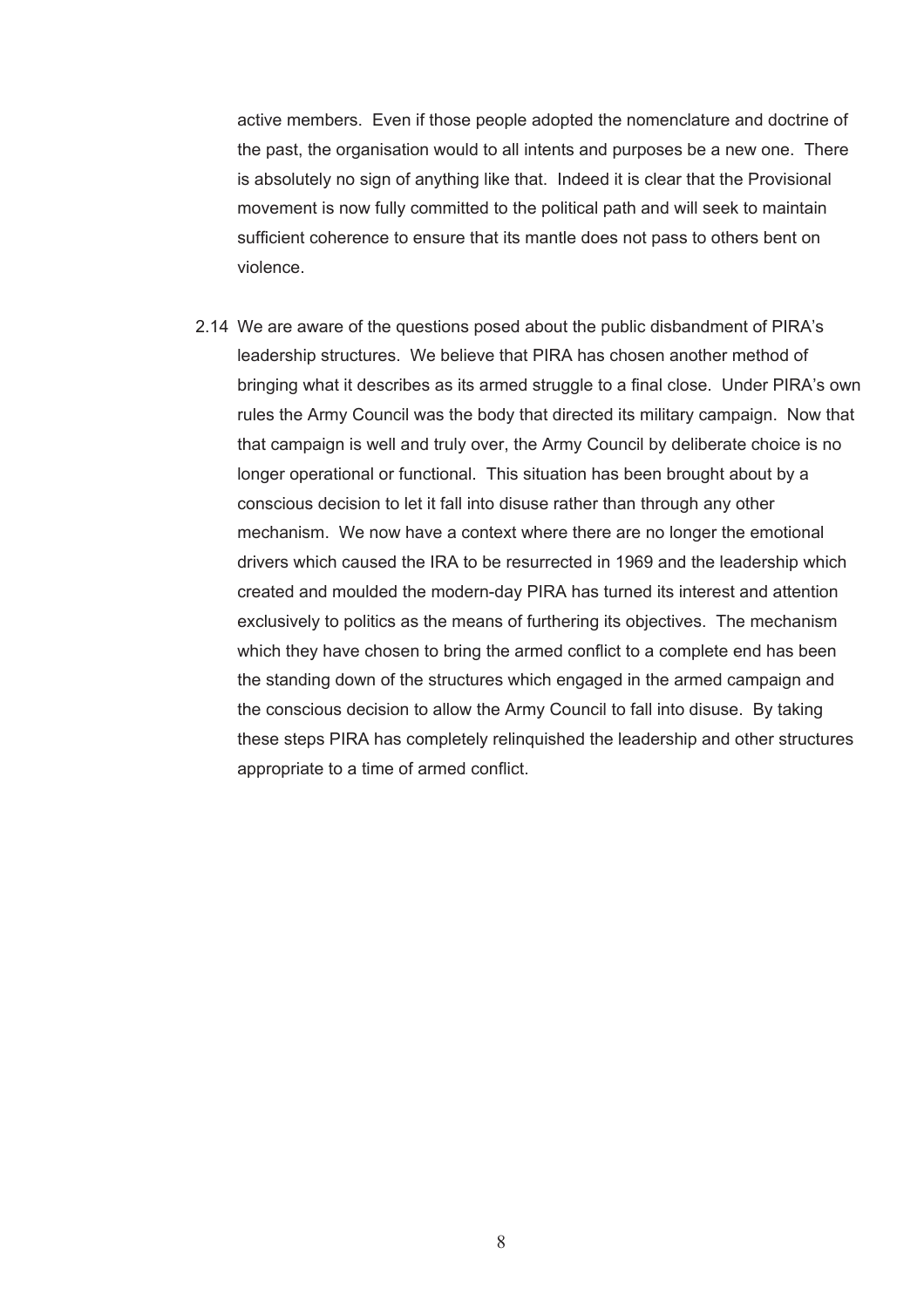# **INTERNATIONAL AGREEMENT BETWEEN THE GOVERNMENT OF THE UK AND THE GOVERNMENT OF IRELAND – ARTICLES 4 AND 7**

## **Article 4**

In relation to the remaining threat from paramilitary groups, the Commission shall:

- (a) monitor any continuing activity by paramilitary groups including:
	- i. attacks on the security forces, murders, sectarian attacks, involvement in riots, and other criminal offences;
	- ii. training, targeting, intelligence gathering, acquisition or development of arms or weapons and other preparations for terrorist campaigns;
	- iii. punishment beatings and attacks and exiling;
- (b) assess:
- i. whether the leaderships of such organisations are directing such incidents or seeking to prevent them; and
- ii. trends in security incidents.
- (c) report its findings in respect of paragraphs (a) and (b) of this Article to the two Governments at six-monthly intervals; and, at the joint request of the two Governments, or if the Commission sees fit to do so, produce further reports on paramilitary activity on an ad hoc basis.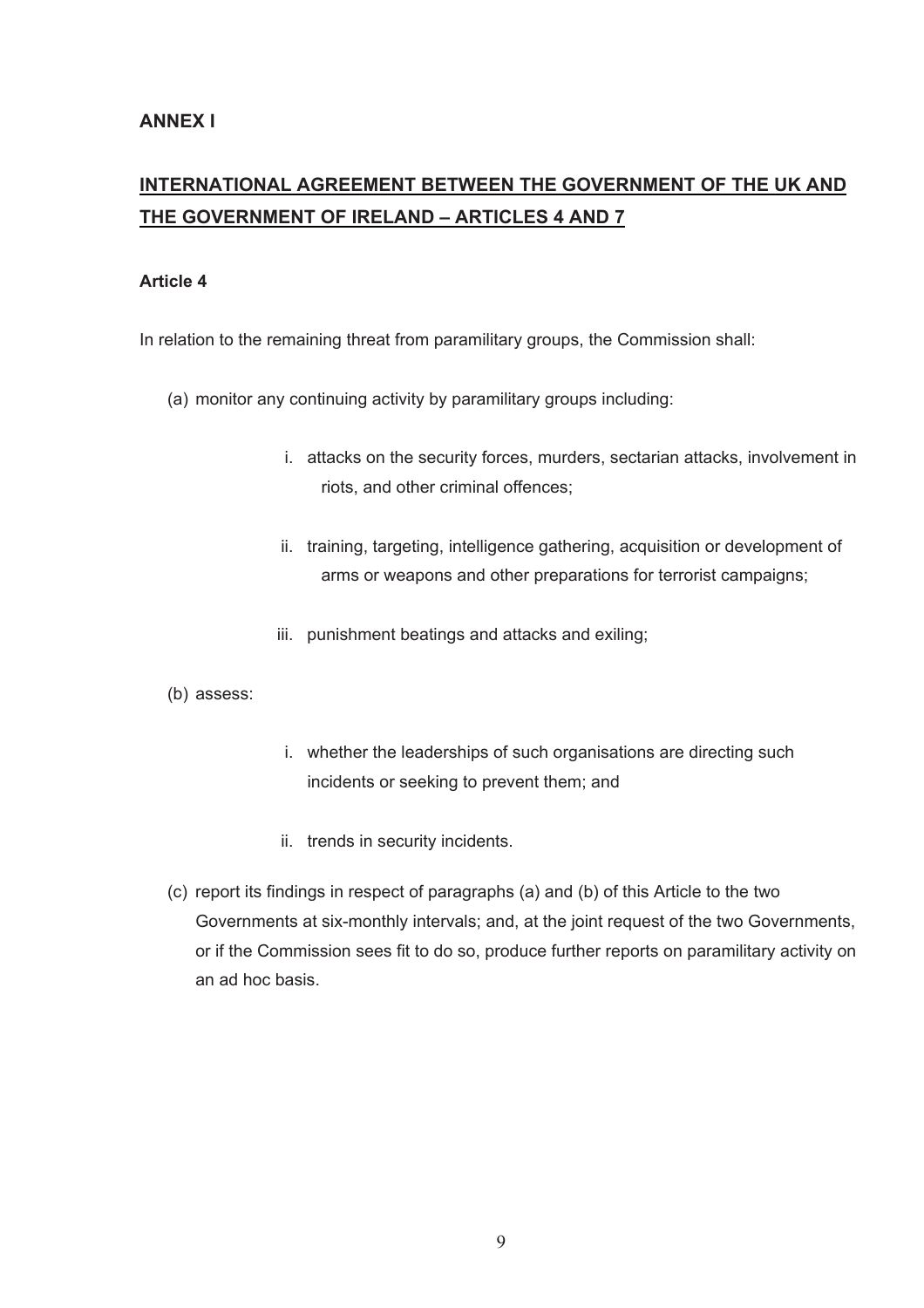## **Article 7**

When reporting under Articles 4 and 6 of this Agreement, the Commission, or in the case of Article 6(2), the relevant members thereof shall recommend any remedial action considered necessary. The Commission may also recommend what measures, if any, it considers might appropriately be taken by the Northern Ireland Assembly, such measures being limited to those which the Northern Ireland Assembly has power to take under relevant United Kingdom legislation.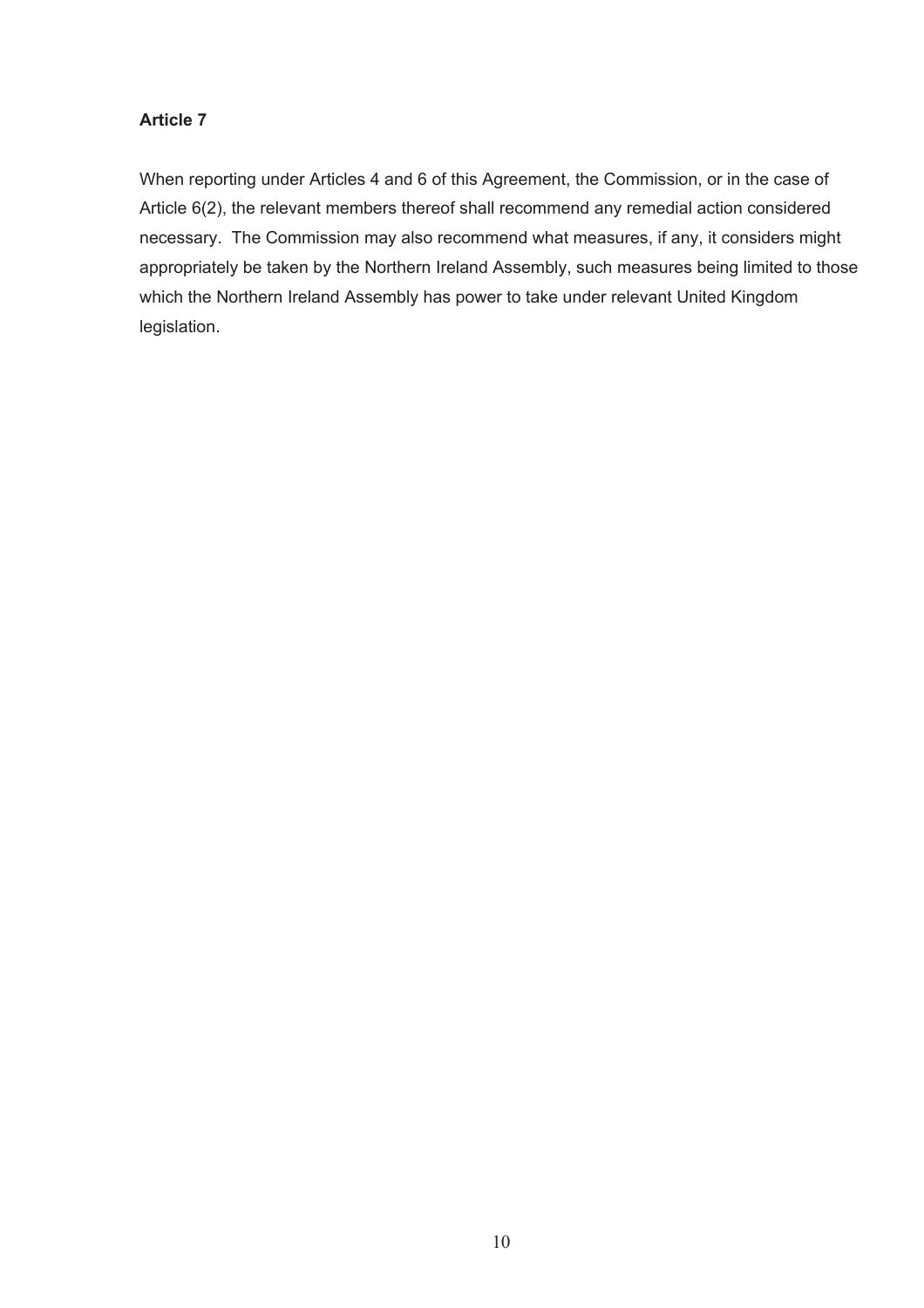## **ANNEX II**

## **LETTER FROM TWO GOVERNMENTS**

8 July 2008

## Dear Sirs

In your last report, in the section on normalisation and the end of the transition, the Commission said:

Para 6.5

"So far as paramilitary groups are concerned, they must obviously demonstrate that they have finally disposed of all of their terrorist capabilities and weapons. We have previously recognised that to undertake and manage this change they must retain command and planning structures; no organisation can transform itself without personal and institutional leadership. But they need to go further. Relinquishing the leadership structures appropriate to a time of armed conflict is the signal that they have emerged at the other end of the process. In so far as PIRA is concerned, we assess that in practice this transformation is all but complete."

At the time of your Report we noted the significance of your assessment in respect of PIRA. We would welcome the Commission's further views on this issue and a fuller assessment of the completion of the transformation of PIRA.

We are therefore asking the Commission to prepare an ad hoc report for the two Governments, under Article 4(c) of the International Agreement, on this issue with specific reference to the leadership structures of PIRA. We would be grateful if you could provide your report to the two Governments no later than 1 September 2008.

**Signed** 

Rt Hon Shaun Woodward MP **Dermot Ahern TD** for Northern Ireland **Law Reform** Law Reform

Secretary of State **Minister For Justice, Equality and**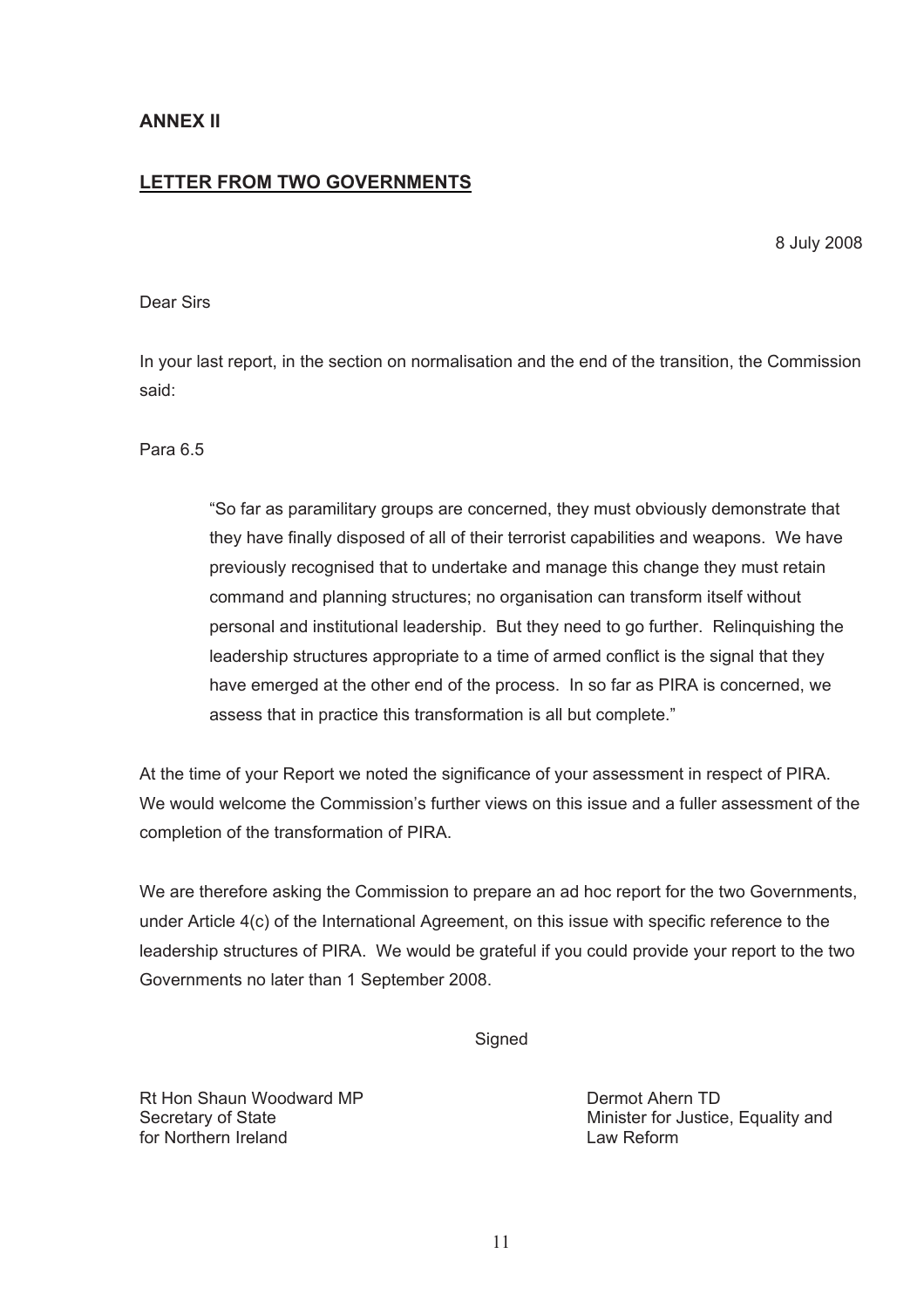## **ANNEX III**

## **THE IMC'S GUIDING PRINCIPLES**

These guiding principles were set out in the statement the IMC issued on 9 March 2004.

- The rule of law is fundamental in a democratic society.
- We understand that there are some strongly held views about certain aspects of the legal framework, for example the special provisions applying to terrorism, and that those holding these views will continue to seek changes. But obedience to the law is incumbent on every citizen.
- The law can be legitimately enforced only by duly appointed and accountable law enforcement officers or institutions. Any other forcible imposition of standards is unlawful and undemocratic.
- Violence and the threat of violence can have no part in democratic politics. A society in which they play some role in political or governmental affairs cannot  $-$  in the words of Article  $3 -$  be considered either peaceful or stable.
- Political parties in a democratic and peaceful society, and all those working in them, must not in any way benefit from, or be associated with, illegal activity of any kind, whether involving violence or the threat of it, or crime of any kind, or the proceeds of crime. It is incumbent on all those engaged in democratic politics to ensure that their activities are untainted in any of these ways.
- It is not acceptable for any political party, and in particular for the leadership, to express commitment to democratic politics and the rule of law if they do not live up to those statements and do all in their power to ensure that those they are in a position to influence do the same.

Printed in the UK by The Stationery Office Limited on behalf of the Controller of Her Majesty's Stationery Office ID5900939 09/08 408484 19585

Printed on Paper containing 75% recycled fibre content minimum.